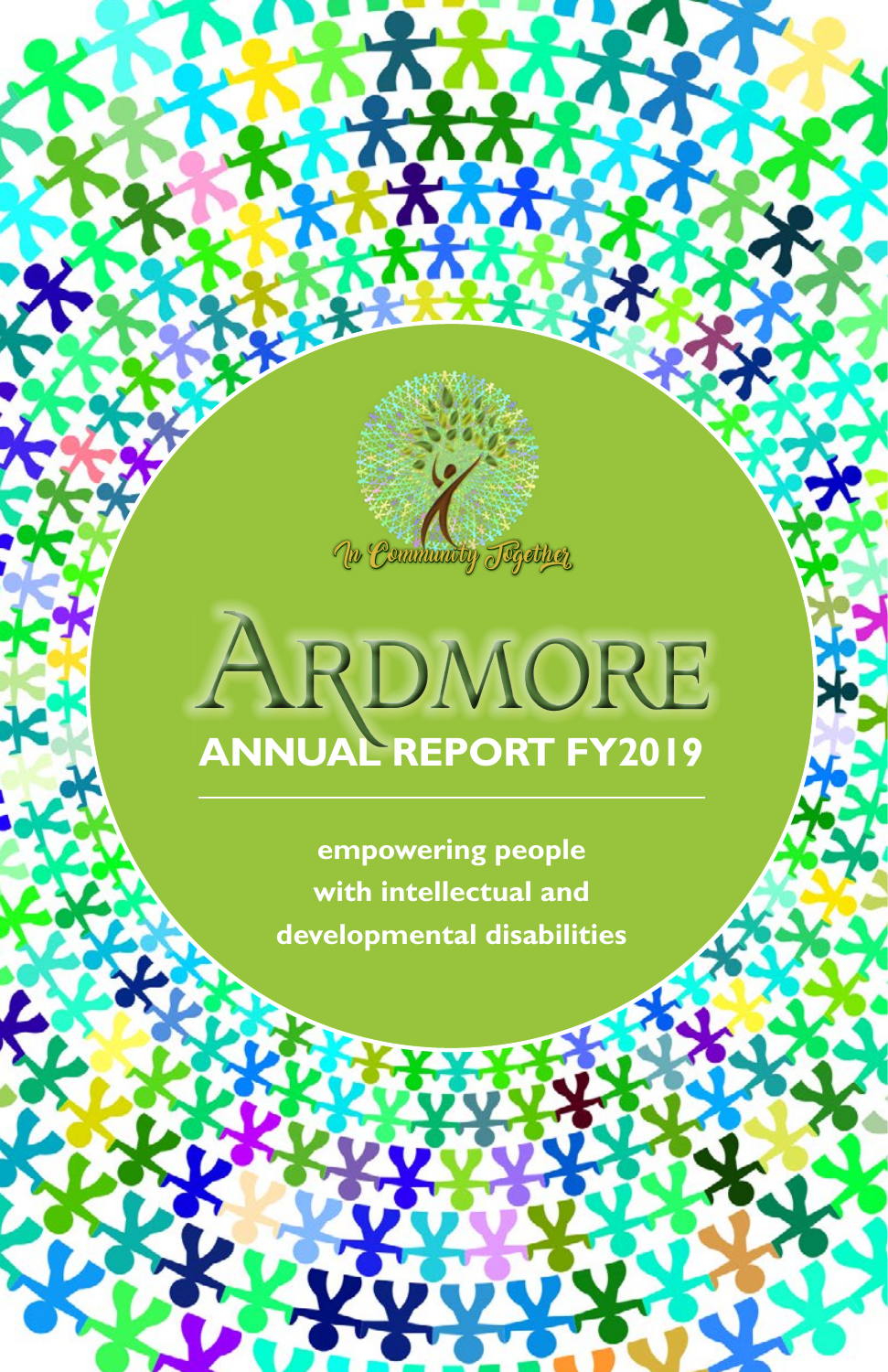# ARDMORE FY2019 Summary July 1, 2018 – June 30, 2019

## **Highlights**

- Kickoff of the Next-Level DSP Certification Program to give staff a path to credentialing and certification through the National Alliance of Direct Support Professionals (NADSP).
- Expanded staff to include an Office Administrator to support administration and agency programs.
- Expanded our Employee of The Year Award to include Directors.
- Piloted a new service model for Community Living's independent living—Support Living (one of the first in the state).
- Coordinated a massive move of people living with roommates they chose.
- Updated procedures to include choices for people supported in the areas of visitors, alcohol and access.
- Expanded our internship program with TJ Maxx and Marshalls to three sites.
- Created a second, internship/volunteer based CLS program to assist people supported in reaching employment goals.
- Created additional defined spaces for the Day Program, to include music areas and a gross motor skills area.
- Community Living fleet 86% updated.
- Featured as the model for a personcentered thinking agency by Supported Development Associates and used in their efforts to bring initiatives to South Korea.
- Increased our respite location use by retaining (3) ongoing guests from (1) in FY'19, increasing our revenue option.
- Record-breaking Do More 24 donations.
- Inaugural ART FROM THE HEART fund and friend raiser held at Oxon Hill Manor.
- Hosted branded community volunteer experience—*April at Ardmore.*
- Accepted invitation from Arts & Cultural Heritage Division of Parks and Recreation for Prince George's County for a holiday luncheon and ornament-making session with people we support.
- Developed *Art for All*, a collaboration between the disability and artist communities in Prince George's County at the Office of the County Executive.
- Welcomed Michael Benons, Colette Gresham, Velma Hart, and Diane Williams to Board of Directors.
- Board of Directors held Strategic Planning Retreat—first in 7 years.

# *Alesia's Journey*

*Over the last several years, Alesia has been working towards her goal of living independently—a common goal for many young people, but often an intimidating dream for someone with a disability. In keeping with our belief that anyone can do anything with the right supports, we are excited to have been a part of Alesia's story of possibilities and dream fulfilled.*

### **Supporters** Your generosity is an invaluable resource to those we support. Thank you!

Anonymous Anonymous Do More 24 (3) Michael Ahearn Marvin Allmond Ben Dyer Associates, Inc. Bitnery Henry Insurance coProductions LLC Dimensional Health

Enterprise Fleet Management Jim & Nancy Estepp First Baptist Church of Glenarden Susan Gage Gingles, LLC M-NCPPC Mullen, Sondberg, Wimbish & Stone, P.A. Joan O'Donnell

Marilynn Riley Sandy Spring Bank C. Howard Simons Howard Stone Technical Specialties, Inc. United Parish of Bowie Zeta Associates David Ziobro

# Financials

#### **ASSETS**

| Total Assets  \$9,998,265                            |
|------------------------------------------------------|
| Other Assets \$31,585                                |
| Property & Equipment (net) $\dots \dots$ \$5,621,390 |
| Current Assets \$4,345,290                           |

#### **LIABILITIES & NET ASSETS**

| Current Liabilities \$972,427              |  |
|--------------------------------------------|--|
| Long-Term Liabilities \$2,676,981          |  |
| Net Assets \$6,348,8                       |  |
| Total Liabilities & Net Assets \$9,998,265 |  |

#### **SUPPORT & REVENUE**

| County 3.27%            |  |
|-------------------------|--|
| Contracts & Other 3.82% |  |
|                         |  |

#### **EXPENDITURES**

| Program Services 87.56%     |
|-----------------------------|
| Management & General 12.20% |
| Fundraising  0.24%          |

*Donations to Ardmore Enterprises, a 501(c)3 nonprofit, are tax deductible to the fullest extent allowed by law. A copy of our current financial statement is available upon request to the Controller.*